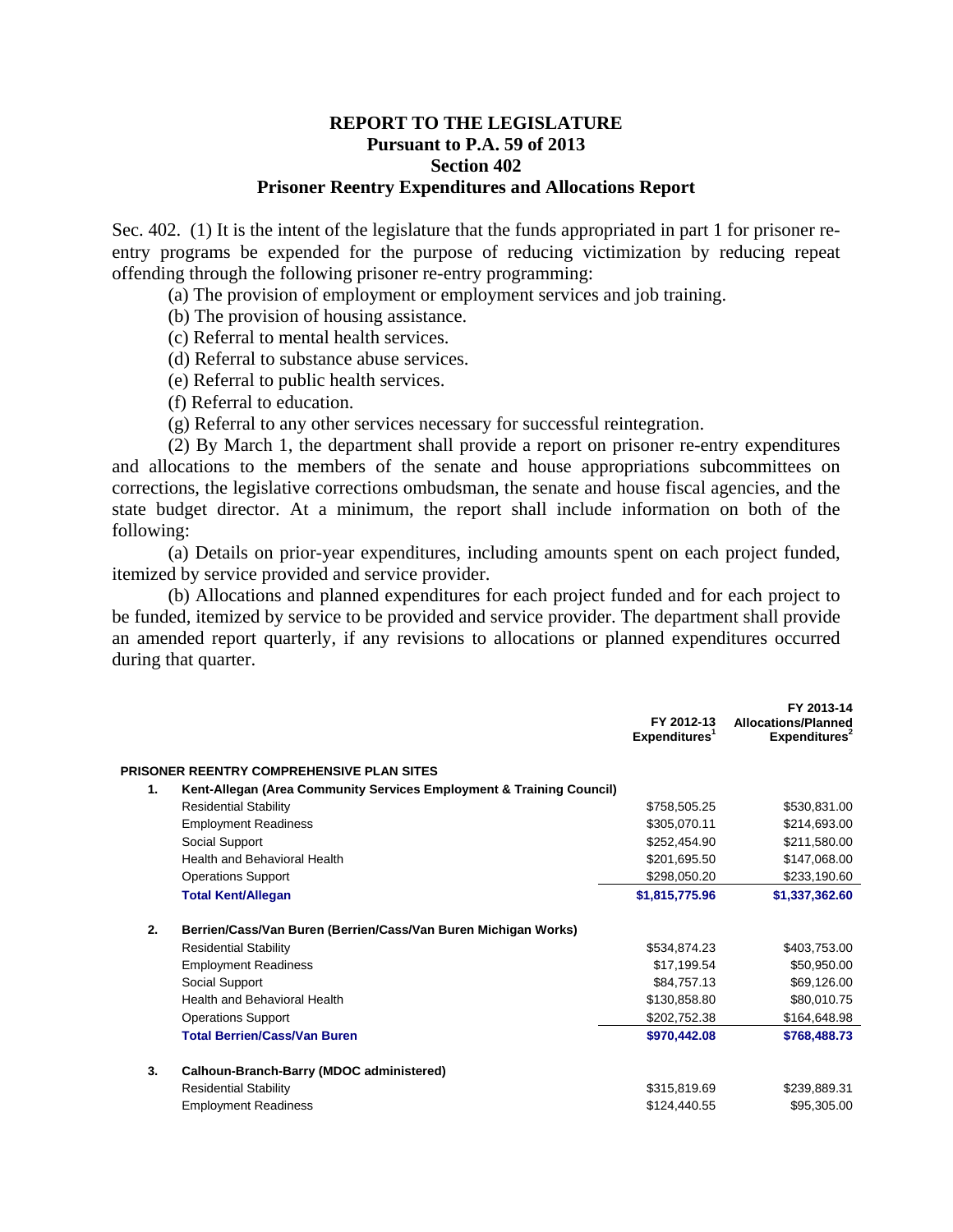|    |                                                                                      | FY 2012-13<br>Expenditures <sup>1</sup> | FY 2013-14<br><b>Allocations/Planned</b><br>Expenditures <sup>2</sup> |  |  |
|----|--------------------------------------------------------------------------------------|-----------------------------------------|-----------------------------------------------------------------------|--|--|
|    | Social Support                                                                       | \$19,601.05                             | \$29,913.08                                                           |  |  |
|    | Health and Behavioral Health                                                         | \$32,455.00                             | \$24,450.63                                                           |  |  |
|    | <b>Operations Support</b>                                                            | \$0.00                                  | \$0.00                                                                |  |  |
|    | <b>Total Calhoun/Branch/Barry</b>                                                    | \$492,316.29                            | \$389,558.02                                                          |  |  |
| 4. | Ingham-Eaton-Clinton, Jackson-Hillsdale-Lenawee-Monroe (Capital Area Michigan Works) |                                         |                                                                       |  |  |
|    | <b>Residential Stability</b>                                                         | \$690,563.20                            | \$590,355.50                                                          |  |  |
|    | <b>Employment Readiness</b>                                                          | \$427,015.44                            | \$253,666.75                                                          |  |  |
|    | Social Support                                                                       | \$92,353.96                             | \$49,582.75                                                           |  |  |
|    | Health and Behavioral Health                                                         | \$160,112.48                            | \$90,874.00                                                           |  |  |
|    | <b>Operations Support</b>                                                            | \$405,584.12                            | \$304,440.61                                                          |  |  |
|    | <b>Total Ingham/Eaton/Clinton</b>                                                    | \$1,775,629.20                          | \$1,288,919.61                                                        |  |  |
| 5. | Washtenaw, Livingston (Catholic Social Services of Washtenaw)                        |                                         |                                                                       |  |  |
|    | <b>Residential Stability</b>                                                         | \$351,183.93                            | \$325,834.04                                                          |  |  |
|    | <b>Employment Readiness</b>                                                          | \$105,448.35                            | \$58,102.00                                                           |  |  |
|    | Social Support                                                                       | \$143,561.13                            | \$112,516.83                                                          |  |  |
|    | <b>Health and Behavioral Health</b>                                                  | \$44,397.30                             | \$30,889.01                                                           |  |  |
|    | <b>Operations Support</b>                                                            | \$249,395.08                            | \$179,770.06                                                          |  |  |
|    | <b>Total Washtenaw</b>                                                               | \$893,985.79                            | \$707,111.94                                                          |  |  |
| 6. | Upper Peninsula (Eastern UP Employment and Training Consortium) <sup>4</sup>         |                                         |                                                                       |  |  |
|    | <b>Residential Stability</b>                                                         | \$169,460.45                            | \$159,424.02                                                          |  |  |
|    | <b>Employment Readiness</b>                                                          | \$27,908.08                             | \$37,342.00                                                           |  |  |
|    | Social Support                                                                       | \$57,081.95                             | \$53,791.00                                                           |  |  |
|    | Health and Behavioral Health                                                         | \$43,190.33                             | \$40,367.00                                                           |  |  |
|    | <b>Operations Support</b>                                                            | \$170,020.27                            | \$77,808.33                                                           |  |  |
|    | <b>Total Upper Peninsula</b>                                                         | \$467,661.08                            | \$368,732.35                                                          |  |  |
| 7. | Genesee-Shiawassee (Genesee County Office of Community Corrections)                  |                                         |                                                                       |  |  |
|    | <b>Residential Stability</b>                                                         | \$269,412.74                            | \$256,106.65                                                          |  |  |
|    | <b>Employment Readiness</b>                                                          | \$73,021.41                             | \$12,173.32                                                           |  |  |
|    | Social Support                                                                       | \$27,497.68                             | \$28,858.05                                                           |  |  |
|    | Health and Behavioral Health                                                         | \$105,764.02                            | \$87,679.05                                                           |  |  |
|    | <b>Operations Support</b>                                                            | \$149,731.64                            | \$110,461.22                                                          |  |  |
|    | <b>Total Genesee/Shiawassee</b>                                                      | \$625,427.49                            | \$495,278.29                                                          |  |  |
| 8. | Macomb (Macomb/St. Clair Workforce Development Board)                                |                                         |                                                                       |  |  |
|    | <b>Residential Stability</b>                                                         | \$645,916.81                            | \$559,128.00                                                          |  |  |
|    | <b>Employment Readiness</b>                                                          | \$84,270.54                             | \$15,009.00                                                           |  |  |
|    | Social Support                                                                       | \$120,263.61                            | \$96,903.00                                                           |  |  |
|    | Health and Behavioral Health                                                         | \$85,997.21                             | \$73,252.00                                                           |  |  |
|    | <b>Operations Support</b>                                                            | \$247,902.69                            | \$193,532.55                                                          |  |  |
|    | <b>Total Macomb-Oakland</b>                                                          | \$1,184,350.86                          | \$937,824.55                                                          |  |  |
| 8. | Oakland (MDOC-administered)                                                          |                                         |                                                                       |  |  |
|    | <b>Residential Stability</b>                                                         | \$660,645.00                            | \$423,243.78                                                          |  |  |
|    | <b>Employment Readiness</b>                                                          | \$0.00                                  | \$31,894.00                                                           |  |  |
|    | Social Support                                                                       | \$5,924.10                              | \$34,642.00                                                           |  |  |
|    | Health and Behavioral Health                                                         | \$38,126.60                             | \$68,301.00                                                           |  |  |
|    | <b>Operations Support</b>                                                            | \$0.00                                  | \$0.00                                                                |  |  |
|    | <b>Total Macomb</b>                                                                  | \$704,695.70                            | \$558,080.78                                                          |  |  |
|    |                                                                                      |                                         |                                                                       |  |  |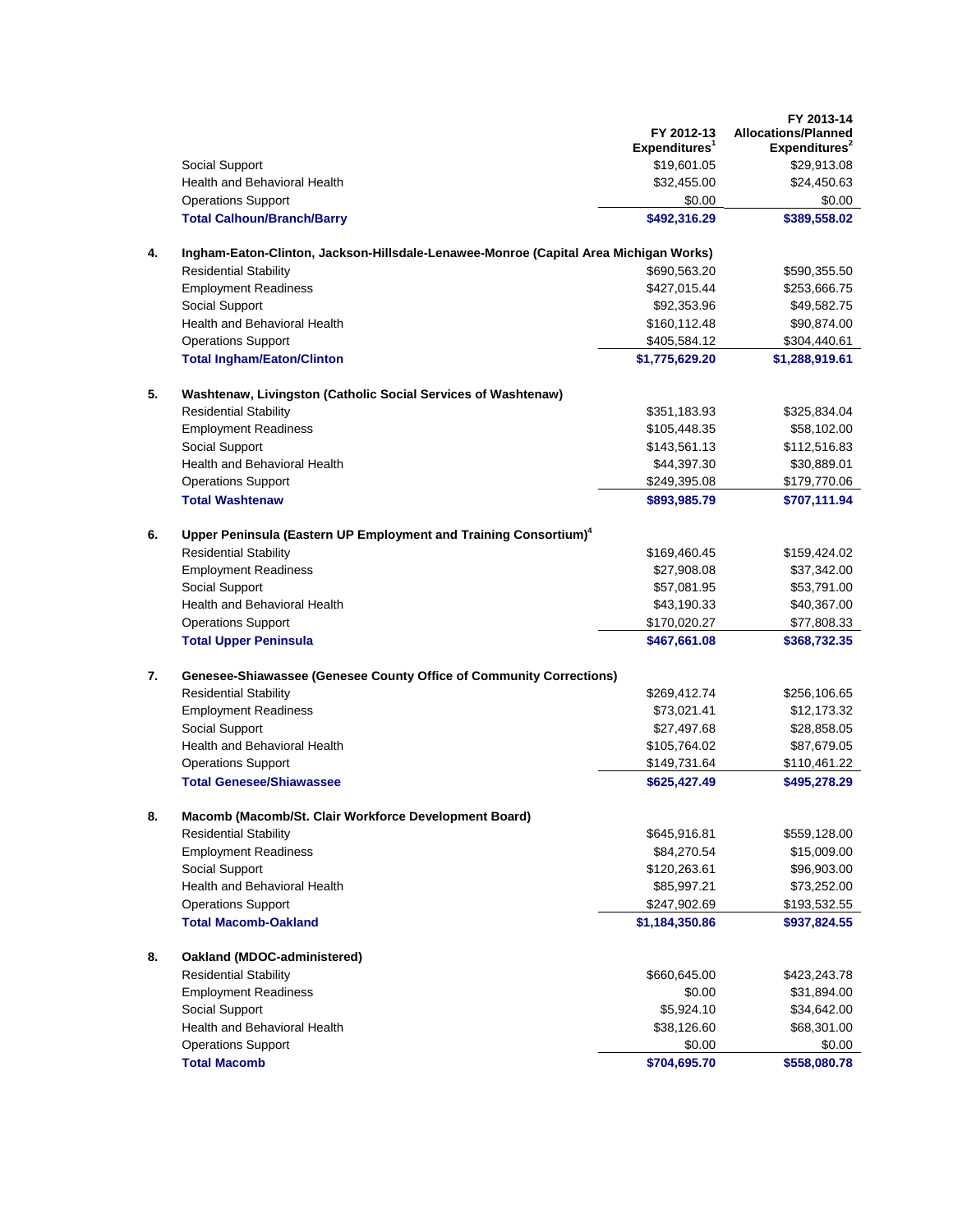|     |                                                                                     | FY 2012-13<br>Expenditures <sup>1</sup> | FY 2013-14<br><b>Allocations/Planned</b><br>Expenditures <sup>2</sup> |
|-----|-------------------------------------------------------------------------------------|-----------------------------------------|-----------------------------------------------------------------------|
| 9.  | Muskegon-Oceana-Ottawa (Ottawa County Michigan Works)                               |                                         |                                                                       |
|     | <b>Residential Stability</b>                                                        | \$250,642.48                            | \$208,750.00                                                          |
|     | <b>Employment Readiness</b>                                                         | \$298,940.24                            | \$273,514.79                                                          |
|     | Social Support                                                                      | \$80,123.36                             | \$38,024.00                                                           |
|     | Health and Behavioral Health                                                        | \$83,655.37                             | \$29,612.00                                                           |
|     | <b>Operations Support</b>                                                           | \$178,834.94                            | \$102,413.00                                                          |
|     | <b>Total Muskegon/Oceana/Ottawa</b>                                                 | \$892,196.39                            | \$652,313.79                                                          |
| 10. | Northwest (Northwest Michigan Council of Governments)                               |                                         |                                                                       |
|     | <b>Residential Stability</b>                                                        | \$232,049.45                            | \$220,000.00                                                          |
|     | <b>Employment Readiness</b>                                                         | \$146,369.44                            | \$112,000.00                                                          |
|     | Social Support                                                                      | \$69,692.48                             | \$26,352.06                                                           |
|     | <b>Health and Behavioral Health</b>                                                 | \$53,894.69                             | \$30,512.35                                                           |
|     | <b>Operations Support</b>                                                           | \$196,890.86                            | \$161,982.49                                                          |
|     | <b>Total Northwest</b>                                                              | \$698,896.92                            | \$550,846.90                                                          |
| 12. | Northeast (Region 7B Employment and Training Consortium)                            |                                         |                                                                       |
|     | <b>Residential Stability</b>                                                        | \$267,462.20                            | \$236,676.31                                                          |
|     | <b>Employment Readiness</b>                                                         | \$91,960.40                             | \$30,500.00                                                           |
|     | Social Support                                                                      | \$40,064.51                             | \$36,930.00                                                           |
|     | Health and Behavioral Health                                                        | \$7,070.70                              | \$6,106.00                                                            |
|     | <b>Operations Support</b>                                                           | \$172,049.38                            | \$147,956.00                                                          |
|     | <b>Total Northeast</b>                                                              | \$578,607.19                            | \$458,168.31                                                          |
| 13. | Saginaw-Midland-Bay (Saginaw County Community Mental Health Authority) <sup>3</sup> |                                         |                                                                       |
|     | <b>Residential Stability</b>                                                        | \$217,830.20                            | \$269,870.51                                                          |
|     | <b>Employment Readiness</b>                                                         | \$26,019.90                             | \$11,353.96                                                           |
|     | Social Support                                                                      | \$121,471.07                            | \$43,131.15                                                           |
|     | Health and Behavioral Health                                                        | \$88,218.14                             | \$39,972.67                                                           |
|     |                                                                                     |                                         |                                                                       |
|     | <b>Operations Support</b>                                                           | \$152,865.07                            | \$122,120.23                                                          |
|     | <b>Total Saginaw/Midland/Bay</b>                                                    | \$606,404.38                            | \$486,448.52                                                          |
| 15. | Thumb (Macomb/St. Clair Workforce Development Board)                                |                                         |                                                                       |
|     | <b>Residential Stability</b>                                                        | \$220,675.20                            | \$211,216.00                                                          |
|     | <b>Employment Readiness</b>                                                         | \$14,570.35                             | \$3,530.97                                                            |
|     | Social Support                                                                      | \$42,927.74                             | \$38,985.00                                                           |
|     | <b>Health and Behavioral Health</b>                                                 | \$9,677.78                              | \$9,485.00                                                            |
|     | Operations Support                                                                  | \$163,078.99                            | \$93,850.60                                                           |
|     | Total Thumb (Macomb/St. Clair Workforce Development Board)                          | \$450,010.56                            | \$357,067.57                                                          |
| 16. | Wayne (United Way for Southeast Michigan) <sup>5</sup>                              |                                         |                                                                       |
|     | <b>Residential Stability</b>                                                        | \$2,738,617.06                          | \$2,500,709.67                                                        |
|     | <b>Employment Readiness</b>                                                         | \$597,935.13                            | \$290,125.10                                                          |
|     | Social Support                                                                      | \$55,253.54                             | \$102,398.88                                                          |
|     | Health and Behavioral Health                                                        | \$50,472.75                             | \$81,268.04                                                           |
|     | <b>Operations Support</b>                                                           | \$610,972.25                            | \$204,420.70                                                          |
|     | <b>Total Wayne</b>                                                                  | \$4,053,250.73                          | \$3,178,922.39                                                        |
| 17. | Kalamazoo/St. Joseph (W.E. Upjohn Insititute)                                       |                                         |                                                                       |
|     | <b>Residential Stability</b>                                                        | \$323,890.70                            | \$371,000.00                                                          |
|     | <b>Employment Readiness</b>                                                         | \$239,750.78                            | \$60,773.00                                                           |
|     | Social Support                                                                      | \$83,661.79                             | \$39,625.23                                                           |
|     | Health and Behavioral Health                                                        | \$43,340.90                             | \$43,400.00                                                           |
|     | <b>Operations Support</b>                                                           | \$222,407.63                            | \$208,199.00                                                          |
|     | <b>Total Kalamazoo/St. Joseph</b>                                                   | \$913,051.80                            | \$722,997.23                                                          |
|     |                                                                                     |                                         |                                                                       |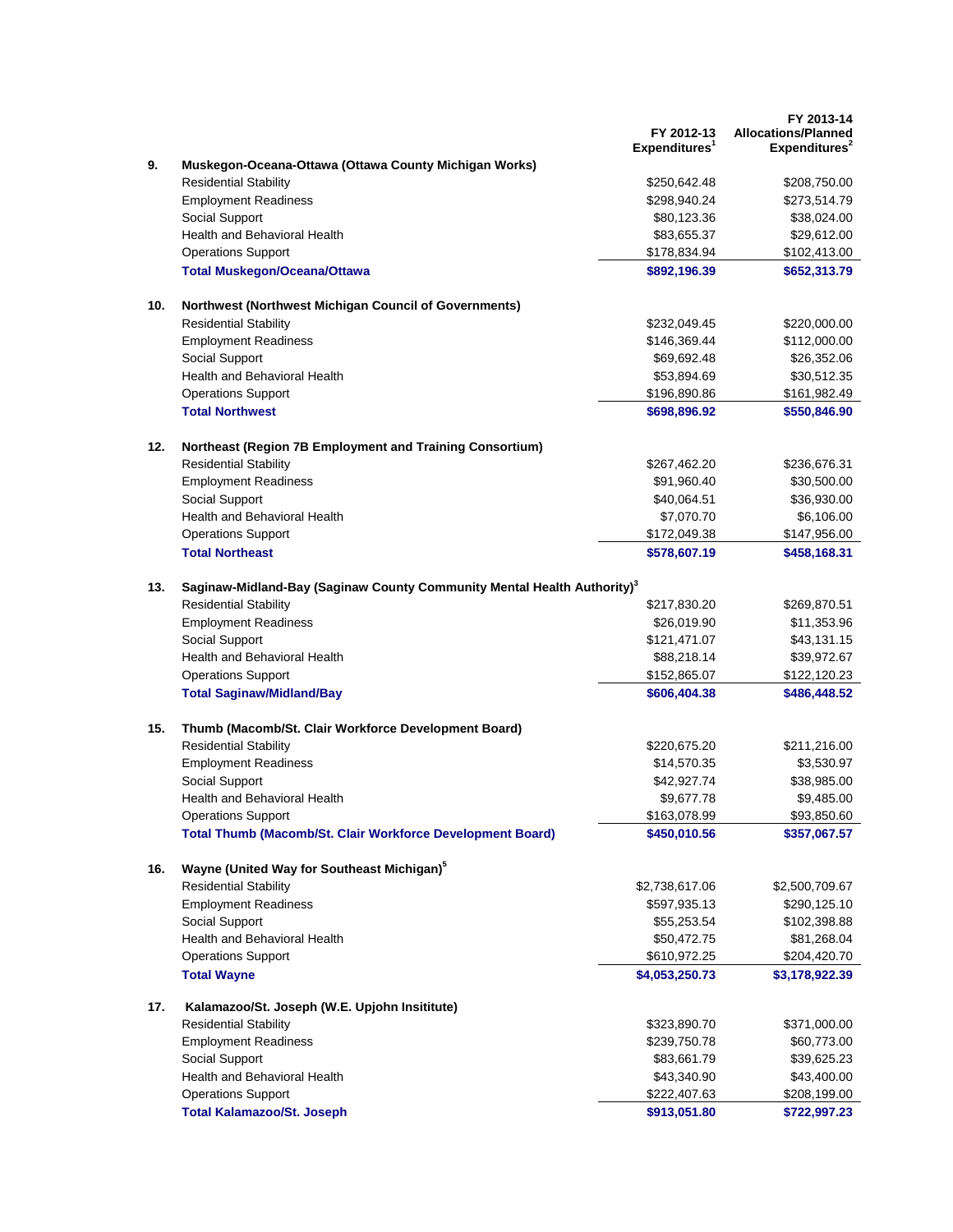|                                                                 |                |                                                                           | FY 2012-13<br>Expenditures <sup>1</sup> | FY 2013-14<br><b>Allocations/Planned</b><br>Expenditures <sup>2</sup> |
|-----------------------------------------------------------------|----------------|---------------------------------------------------------------------------|-----------------------------------------|-----------------------------------------------------------------------|
| 18.                                                             |                | <b>Central (West Central Michigan Employment and Training Consortium)</b> |                                         |                                                                       |
| <b>Residential Stability</b>                                    |                |                                                                           | \$227,228.17                            | \$214,000.00                                                          |
| <b>Employment Readiness</b>                                     |                |                                                                           | \$138,264.87                            | \$62,891.00                                                           |
| Social Support                                                  |                |                                                                           | \$79,420.13                             | \$29,800.00                                                           |
| Health and Behavioral Health                                    |                |                                                                           | \$62,966.98                             | \$74,000.00                                                           |
| <b>Operations Support</b>                                       |                |                                                                           | \$176,442.06                            | \$161,187.00                                                          |
| <b>Total Central</b>                                            |                |                                                                           | \$684,322.21                            | \$541,878.00                                                          |
| 19.<br><b>MDOC</b> expenditures                                 |                |                                                                           |                                         |                                                                       |
| <b>Residential Stability</b>                                    |                |                                                                           |                                         | \$0.00                                                                |
| <b>Employment Readiness</b>                                     |                |                                                                           |                                         | \$0.00                                                                |
| Social Support                                                  |                |                                                                           |                                         | \$0.00                                                                |
| <b>Health and Behavioral Health</b>                             |                |                                                                           |                                         | \$0.00                                                                |
| <b>Operations Support</b>                                       |                |                                                                           | \$1,299,290.00                          | \$0.00                                                                |
| <b>Total MDOC Expenditures</b>                                  |                |                                                                           | \$1,299,290.00                          | \$0.00                                                                |
| <b>Prisoner Reentry Residential Stability</b>                   |                |                                                                           | \$8,874,776.76                          | \$7,720,787.79                                                        |
| <b>Prisoner Reentry Employment Readiness</b>                    |                |                                                                           | \$2,718,185.13                          | \$1,613,823.89                                                        |
| <b>Prisoner Reentry Social Support</b>                          |                |                                                                           | \$1,376,110.13                          | \$1,042,159.03                                                        |
| <b>Prisoner Reentry Health and Behavioral Health</b>            |                |                                                                           | \$1,241,894.55                          | \$957,247.50                                                          |
| <b>Prisoner Reentry Operations Support</b>                      |                |                                                                           | \$4,896,267.56                          | \$2,465,981.37                                                        |
|                                                                 |                | accounts payable balance                                                  | \$256,432.95                            |                                                                       |
| TOTAL PRISONER REENTRY COMPREHENSIVE PLANS:                     |                |                                                                           | \$19,363,667.08                         | \$13,799,999.58                                                       |
| PRISONER REINTEGRATION, TRAINING, AND EMPLOYMENT <sup>6</sup>   |                |                                                                           | \$160,716.00                            | \$0.00                                                                |
| <b>PRISONER REENTRY MDOC PROGRAMS</b>                           |                |                                                                           |                                         |                                                                       |
| Reentry Project for Prisoners with Mental Illness/Special Needs |                |                                                                           | \$7,568,085.00                          | \$6,950,000.00                                                        |
| <b>Information Technology - Data Programming</b>                |                |                                                                           | \$1,812,940.31                          | \$862,000.00                                                          |
| <b>Evaluations</b>                                              |                |                                                                           | \$152,524.38                            | \$0.00                                                                |
| <b>Prison-Based Programs</b>                                    |                |                                                                           | \$250,000.00                            | \$0.00                                                                |
| <b>Community-Based Programs</b>                                 |                |                                                                           | \$5,487,807.21                          | \$4,214,600.00                                                        |
|                                                                 | FY13           |                                                                           |                                         |                                                                       |
|                                                                 | spending       | FY14 budget                                                               |                                         |                                                                       |
| Sex offender outpatient                                         | \$2,874,982.50 | \$2,310,600.00                                                            |                                         |                                                                       |
| Sex offender residential                                        | \$2,612,824.71 | \$1,904,000.00                                                            |                                         |                                                                       |
| <b>Reentry-related Transportation</b>                           |                |                                                                           | \$294,042.51                            | \$0.00                                                                |
| Reentry-related payroll expenses                                |                |                                                                           | \$3,079,567.81                          | \$0.00                                                                |
| <b>Miscellaneous</b>                                            |                |                                                                           | \$1,147.16                              | \$0.00                                                                |
| <b>TOTAL PRISONER REENTRY MDOC PROGRAMS®</b>                    |                |                                                                           | \$18,646,114.38                         | \$12,026,600.00                                                       |
| OTHER PRISONER REENTRY PROJECTS <sup>7</sup>                    |                |                                                                           |                                         |                                                                       |
| <b>Prison-Based Programs</b>                                    |                |                                                                           | \$6,000,000.00                          | \$11,000,000.00                                                       |
| <b>Community-Based Programs</b>                                 |                |                                                                           | \$0.00                                  | \$1,800,000.00                                                        |
| <b>Employment Readiness</b>                                     |                |                                                                           | \$0.00                                  | \$3,565,500.00                                                        |
| Substance Abuse <sup>8</sup>                                    |                |                                                                           | \$19,639,230.00                         | \$18,528,700.00                                                       |
| <b>Sex Offender Therapy</b>                                     |                |                                                                           | \$0.00                                  | \$2,000,000.00                                                        |
| <b>TOTAL OTHER PRISONER REENTRY PROJECTS</b>                    |                |                                                                           | \$25,639,230.00                         | \$34,894,200.00                                                       |
|                                                                 |                |                                                                           |                                         |                                                                       |